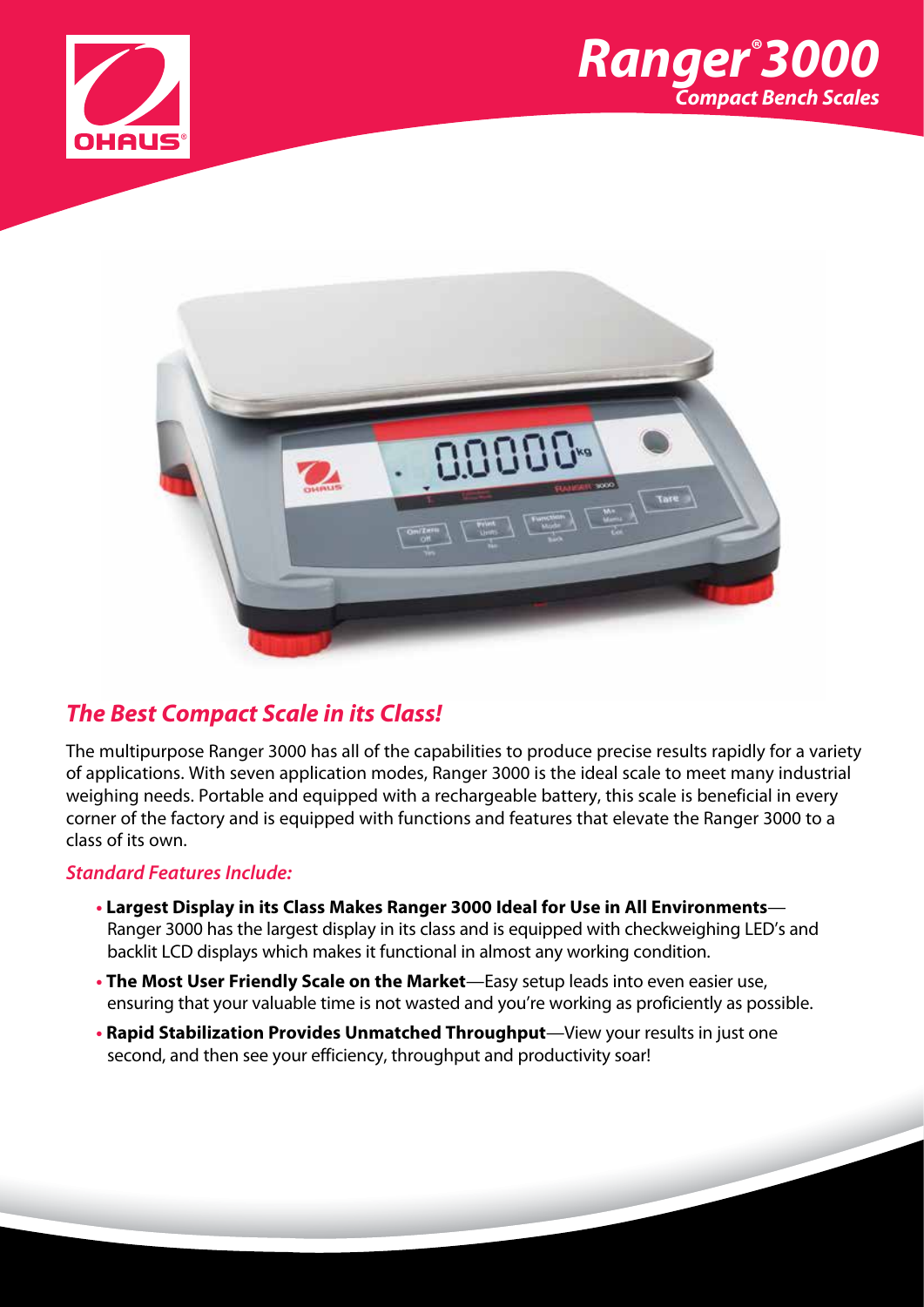# *Ranger® 3000 Compact Bench Scale*

## **Largest Display in its Class**

The inviting display makes Ranger 3000 extremely simple to use. The LCD backlit display is 38.1 mm, 57% larger than displays on other comparable products. Checkweighing LED's provide additional confirmation and clarification of results. The bright display makes Ranger 3000 ideal for use in dim settings.

# **The Most User Friendly Scale on the Market**

Simple menu navigation and dedicated keys make Ranger 3000 the most user-friendly industrial scale on the market. Complete with dedicated TARE key and Yes, No, Back, Exit keys, Ranger 3000 eliminates the need to master complex input commands and allows you to focus on the job at hand.

# **Rapid Stabilization**

Ranger 3000 produces accurate results within one second. Rapid stabilization virtually eliminates your wait time and allows you to move at a pace determined by you and not your weighing equipment. Work efficiently and with confidence that your results are accurate. Maximize your throughput without sacrificing accuracy with the Ranger 3000.

# **Weigh Below Capability**

The easy-to-use and install weigh below hook offers the functionality to perform specific gravity tests. It can also be used to weigh items that cannot be easily lifted on to the weighing pan.

# **Approvals**

The Ranger 3000…M Models are designed and engineered to meet stringent OIML and NAWI Directive (Non Automatic Weighing Instruments)requirements for use in legal and prescribed applications such as in standard industries, stores or QC laboratories. The Ranger 3000…M Models have been designed and verified to meet or exceed the Class III accuracy requirements in accordance with EC Directives and EN45501.

# **Standard Connectivity with Flexible Options**

Standard RS232 with optional Ethernet, second RS232 and USB offers additional data transfer capabilities and allows connection to multiple peripherals.





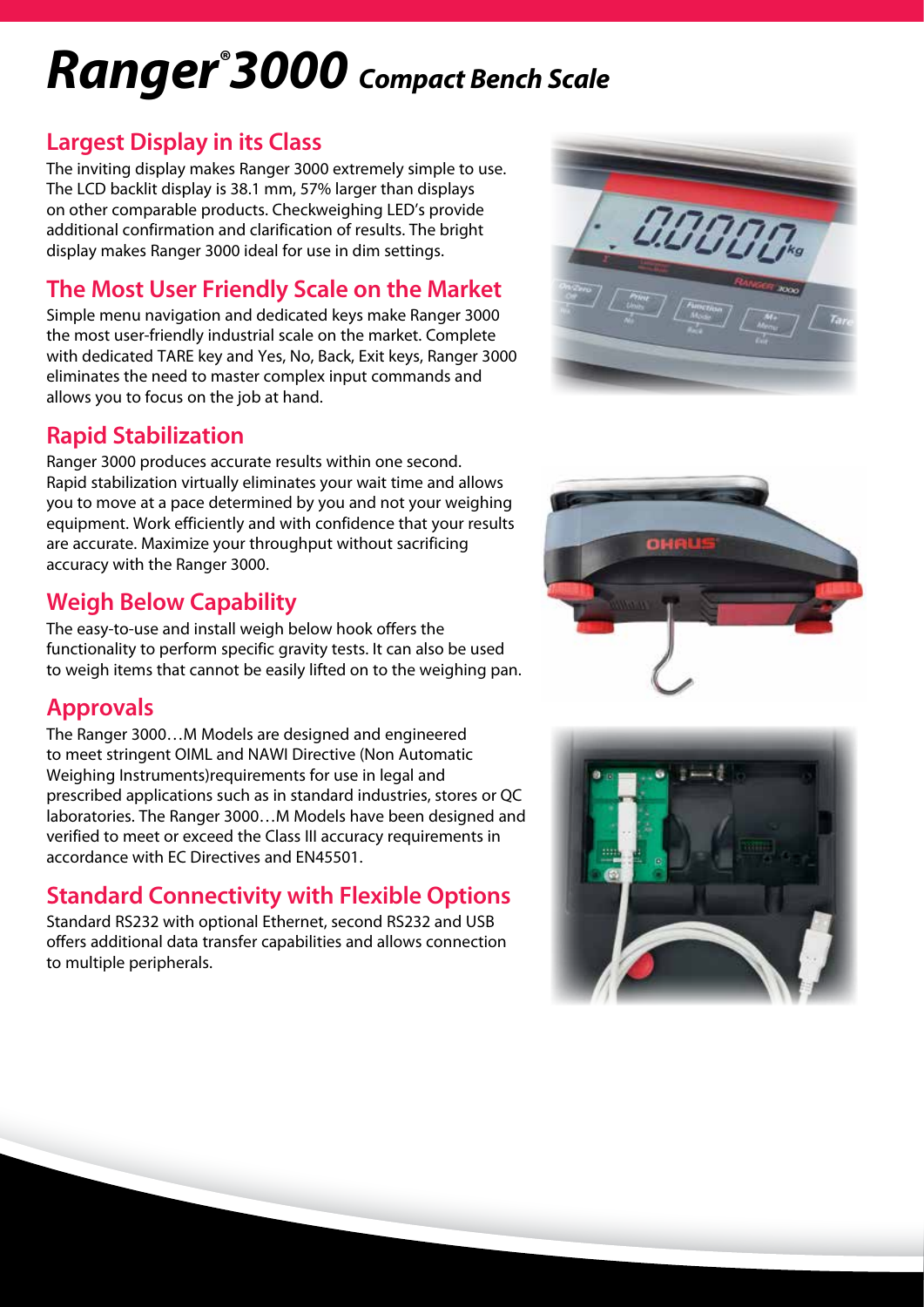# **Portability and Versatile Power Options**

Say goodbye to being restricted to working only near power outlets! With its convenient carrying handle and rechargeable lead acid battery that can provide power for more than 210 hours, Ranger 3000 can provide many hours of uninterrupted operation in the area of your workspace that most conveniently fits your needs. It can also be powered through the easy connect power cord that takes up minimal space and automatically adapts to different power line voltages and frequencies, eliminating disruptions in workflow due to power outages and shortages.



# **Application Modes**

- **Weighing**—Determine the weight of items in the selected unit of measure.
- **Percent Weighing**—Measure the weight of a sample displayed as a percentage of a pre-established Reference Weight.
- **Parts Counting**—Count samples of uniform weight.
- **Check Weighing/Percent/Counting**—Compare the weight/percent/count of a sample against target limits. Choose from Checkweight, Checkpercent or Checkcount.
- **Accumulation**—Totalization of weight, count or percent. Calculates total accumulated weight, count, or percent of separate items.
- **Dynamic Weighing**—Weigh an unstable load. Balance takes an average of weights over a time period.
- **Display Hold**—Manually or automatically holds the last stable weight on the balance display. Activated by setting time interval of Dynamic Weighing to zero.

# **Outline Dimensions**